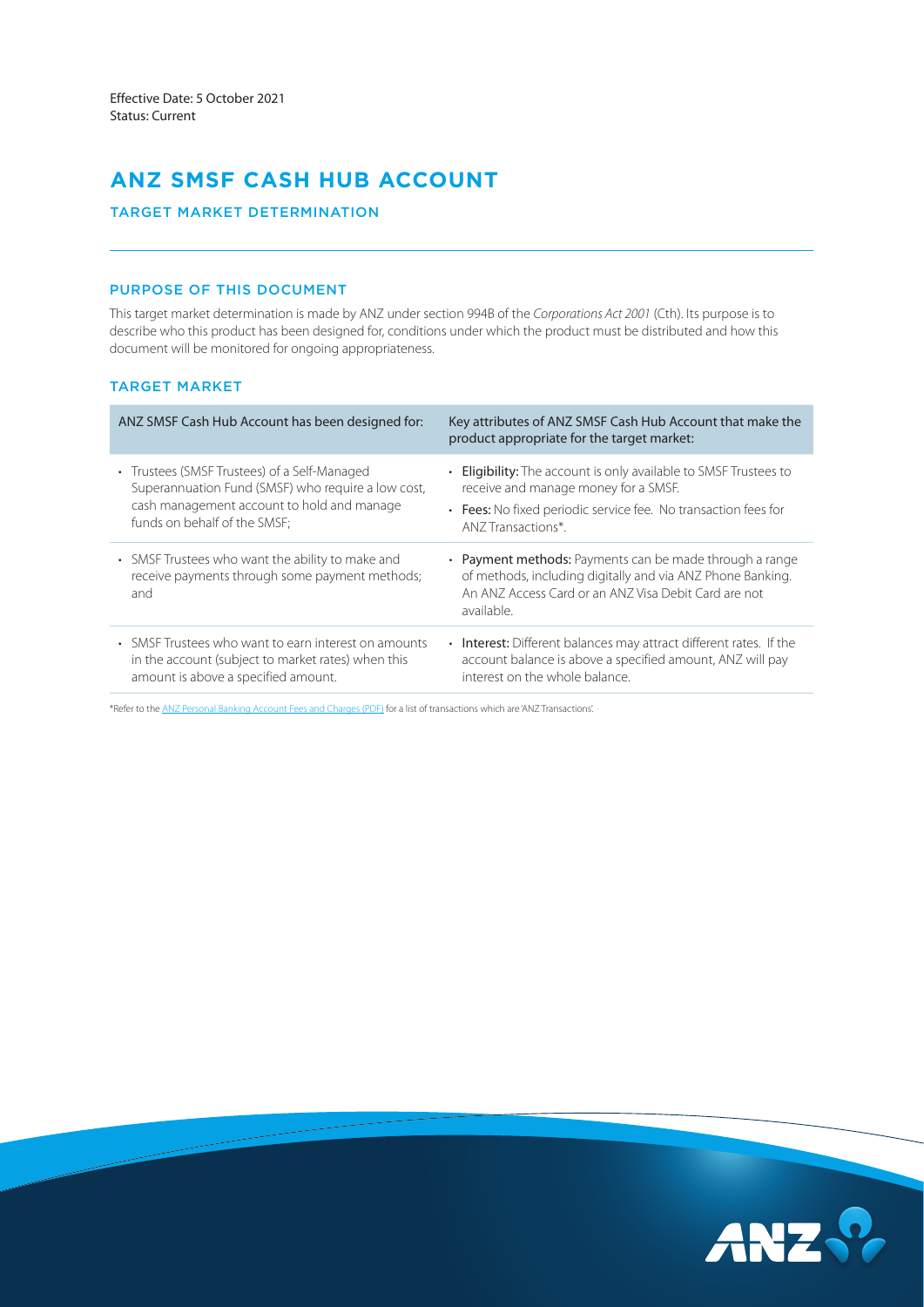# DISTRIBUTION CONDITIONS

ANZ applies the following conditions and restrictions to the distribution of ANZ SMSF Cash Hub Account so that the product is likely to be provided to customers in the target market.

|                             | Condition                                                                                                                                                                                                          | Why do we do this?                                                                                                                                                                                                                                                                                                                                                                                  |
|-----------------------------|--------------------------------------------------------------------------------------------------------------------------------------------------------------------------------------------------------------------|-----------------------------------------------------------------------------------------------------------------------------------------------------------------------------------------------------------------------------------------------------------------------------------------------------------------------------------------------------------------------------------------------------|
| Channel                     | ANZ SMSF Cash Hub Account can only be provided to<br>customers through the following channels:<br>• ANZ Branches; and<br>• ANZ Private.                                                                            | So that ANZ only considers providing<br>ANZ SMSE Cash Hub Account if the<br>customer's application is received<br>through channels that are subject to<br>appropriate conditions, controls and/or<br>monitoring by ANZ.                                                                                                                                                                             |
| Training &<br>Accreditation | ANZ SMSF Cash Hub Account can only be provided to<br>customers by ANZ directly or through the following<br>persons:<br>• Authorised ANZ staff who are accredited and trained.                                      | So that:<br>• checks are conducted on matters like<br>qualifications and past conduct for<br>ANZ staff involved in the distribution of<br>ANZ products; and<br>• ANZ staff responsible for provding<br>products understand the distribution<br>process they are required to comply<br>with when distributing ANZ products,<br>as well as the legislative framework<br>relevant to their activities. |
| Process                     | ANZ SMSF Cash Hub Account can only be provided to<br>customers by following ANZ's customer application and<br>product selection process, including making relevant<br>enquiries into the customer's product needs. | So that enquiries are made to determine<br>whether the product meets the likely<br>needs, financial situation and objectives<br>of the customer.                                                                                                                                                                                                                                                    |